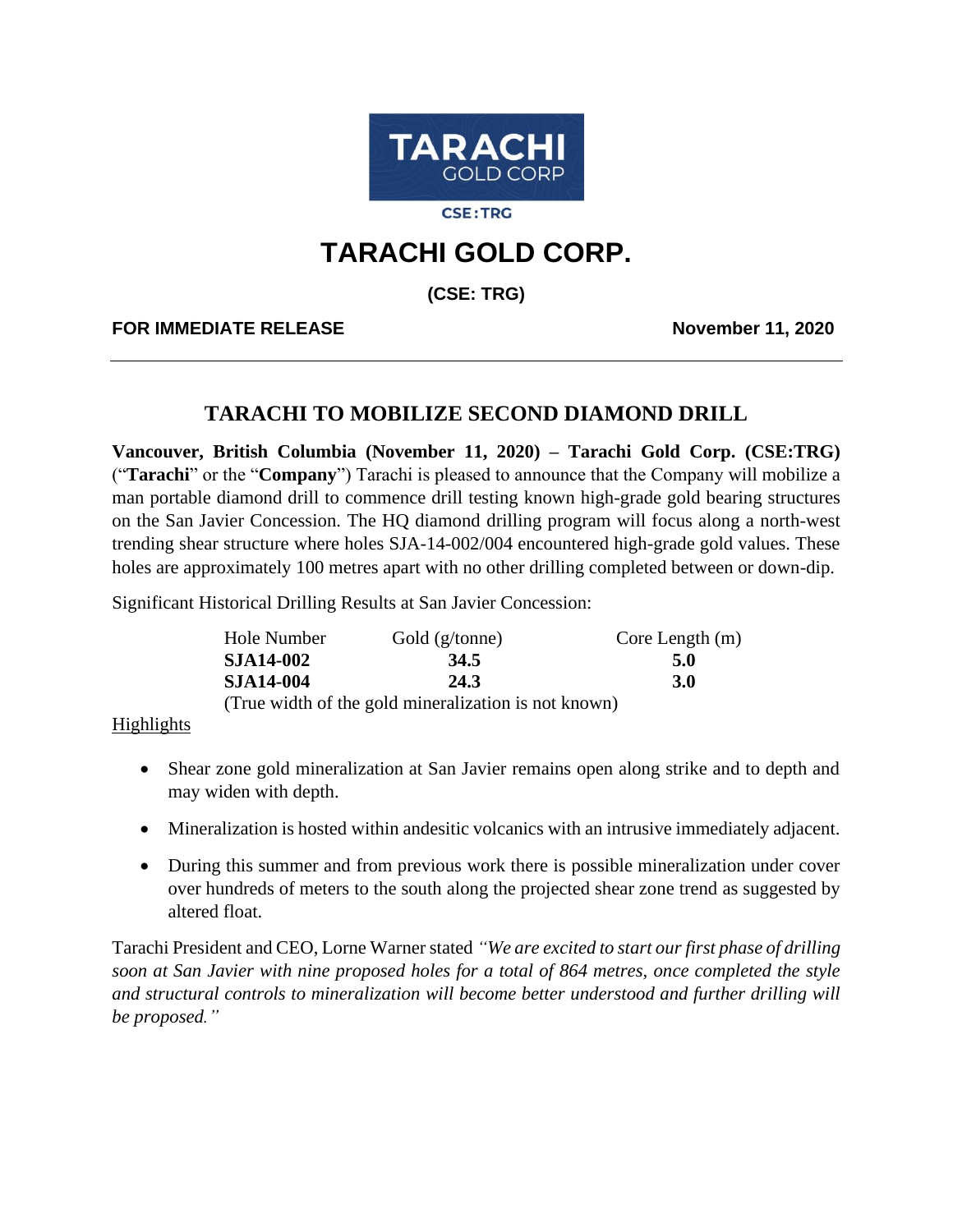

*Figure 1: Tarachi North Area. San Javier – Mineralization host in sheared, brecciated and altered volcanics and mineralization open along strike and to depth.*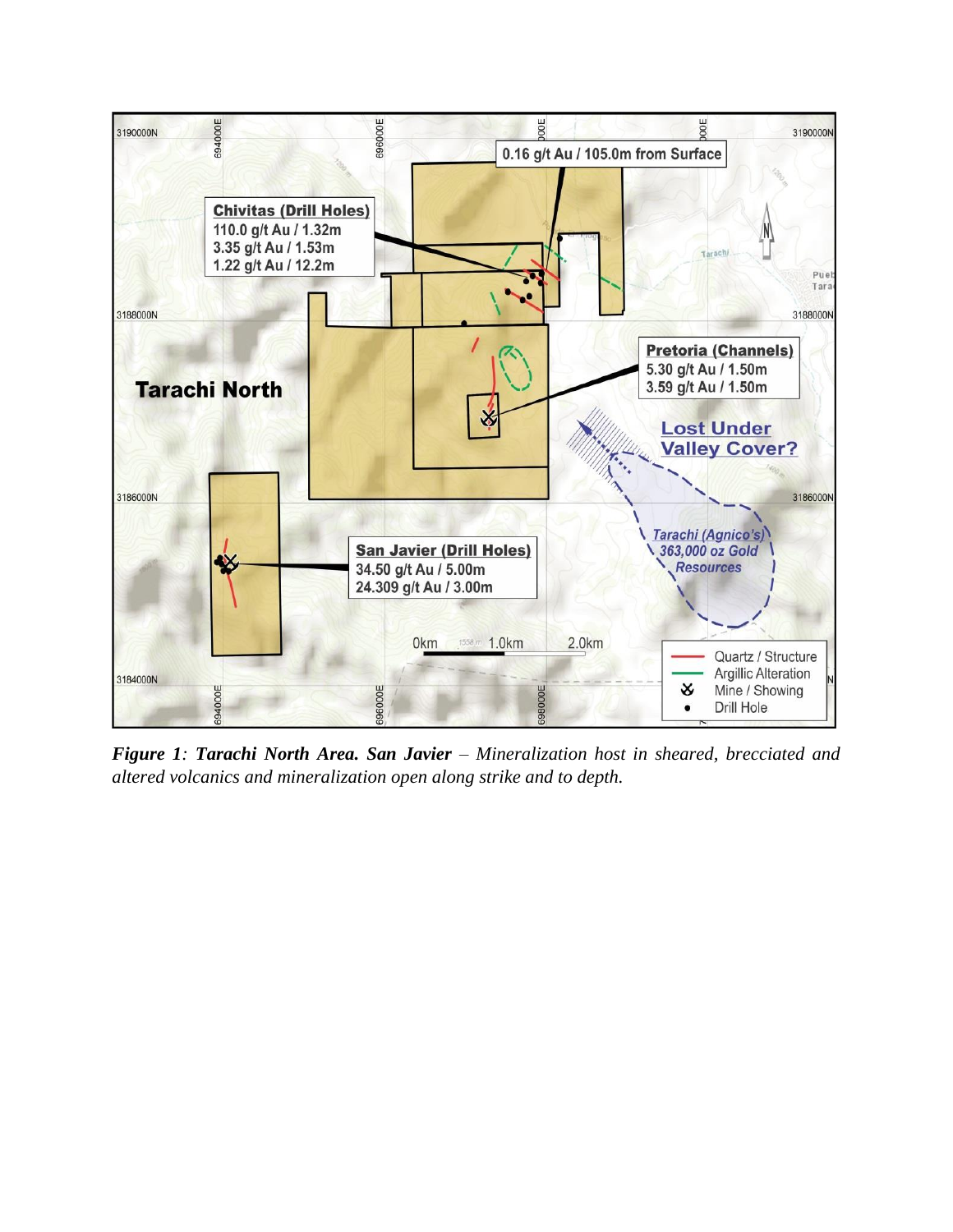

*Figure 2: San Javier – Geology and Structures. Concession is associated with sub-vertical hydrothermal breccias hosted in quartz-monzonite intrusives. Primary target is shear zone tested by holes SJA-14-03 and SJA-14-04. These holes cut the north-west trending shear zone. Possible mineralization under cover over hundreds of meters to the southwest as suggested by altered surface float.* 

La Dura Underground Drilling Program.

Drilling continues at the historical La Dura underground mine located approximately 6 kilometres west of the Mulatos mine. Samples from 2 drill holes are now currently at the laboratory with assay results for both holes anticipated within the next 1-2 weeks.